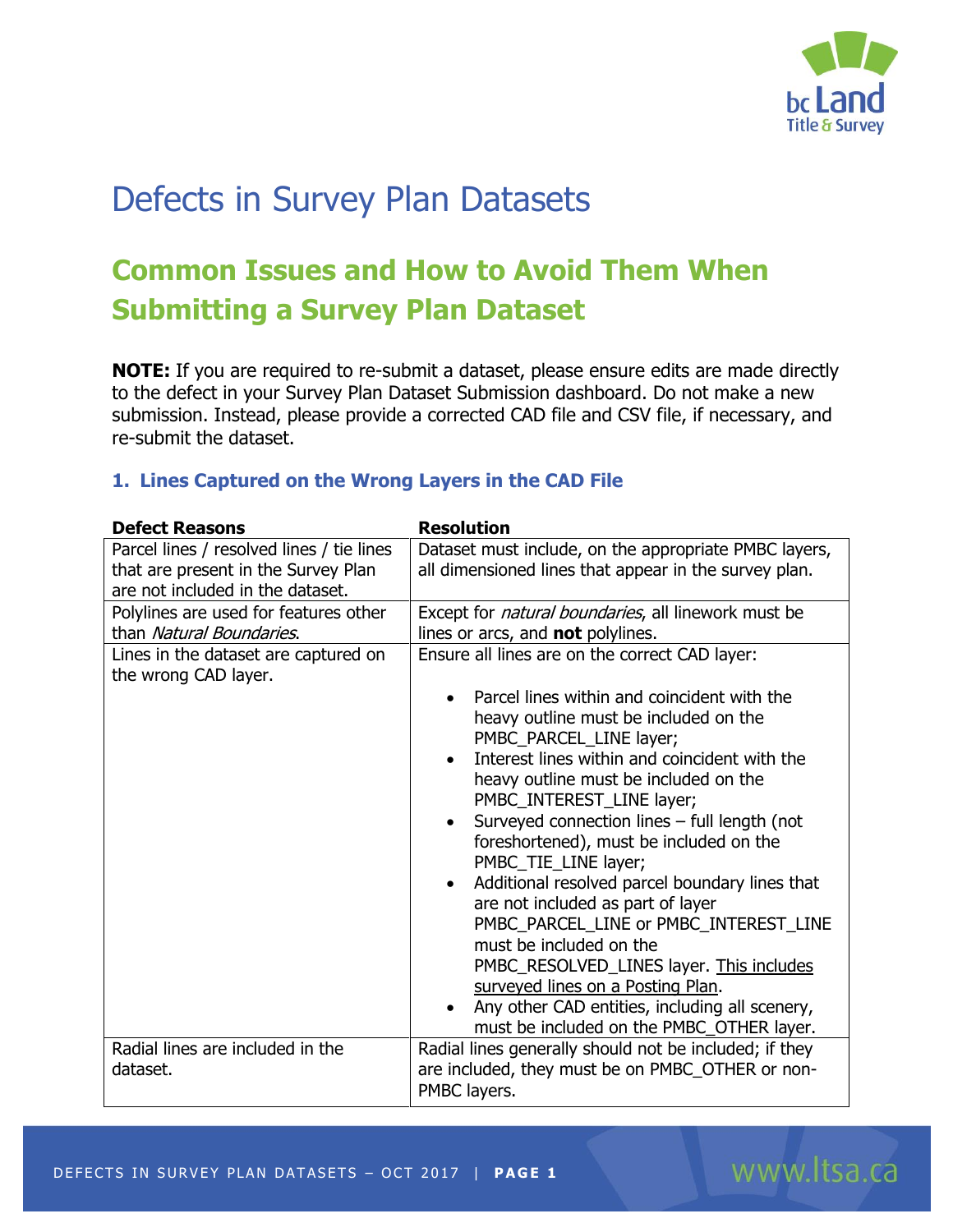

www.ltsa.ca

## **2. Dataset Integrity Defects**

| <b>Defect Reasons</b>                   | <b>Resolution</b>                                       |
|-----------------------------------------|---------------------------------------------------------|
| Lines are not broken at the surveyed    | All parcel boundary lines must be broken at             |
| parcel boundary intersection.           | intersections with other surveyed parcel boundaries;    |
|                                         | lines must be broken as dimensioned.                    |
| Surveyed lines are mistakenly broken    | Surveyed lines should not be broken at intersections    |
| at the intersection of scenery lines.   | with scenery linework.                                  |
| Gaps and overlaps exist in the line     | All linework must meet at a single vertex, without gaps |
| work (lines do not connect at a single  | or overlaps.                                            |
| vertex at intersections).               |                                                         |
| Exaggerated lines (i.e. lines to        | Lines that are exaggerated on the survey plan must be   |
| witness posts) are not provided at full | shown at their actual dimensions in the dataset.        |
| grid length.                            |                                                         |
| Foreshortened lines (i.e. lines to      | Lines that are foreshortened or broken on the survey    |
| distant control) are not provided at    | plan must be shown at their full length in the dataset. |
| full grid length.                       |                                                         |
| Linework is duplicated.                 | All linework must be represented by a single entity;    |
|                                         | duplicated or overlapping linework must be removed.     |

## **3. Defects Specific to Certain Plan Types**

| <b>Defect Reasons</b>                  | <b>Resolution</b>                                      |
|----------------------------------------|--------------------------------------------------------|
| Parcel boundary lines in Posting Plans | Parcel boundaries on posting plan datasets must be     |
| are shown on the                       | shown on the PMBC RESOLVED LINES layer.                |
| PMBC_PARCEL_LINE layer.                |                                                        |
| Individual building strata parcels are | Datasets for Building Strata's must only show the      |
| shown on the PMBC PARCEL LINE          | parent parcel boundary (the heavy outline) on the      |
| layer.                                 | PMBC_PARCEL_LINE layer. Individual building strata     |
|                                        | lots are not to be shown.                              |
| Individual air space parcels are shown | Datasets for air space plans must only show the parent |
| on the PMBC_PARCEL_LINE layer.         | parcel boundary on the PMBC_PARCEL_LINE layer.         |
|                                        | The air space parcels are not to be shown.             |